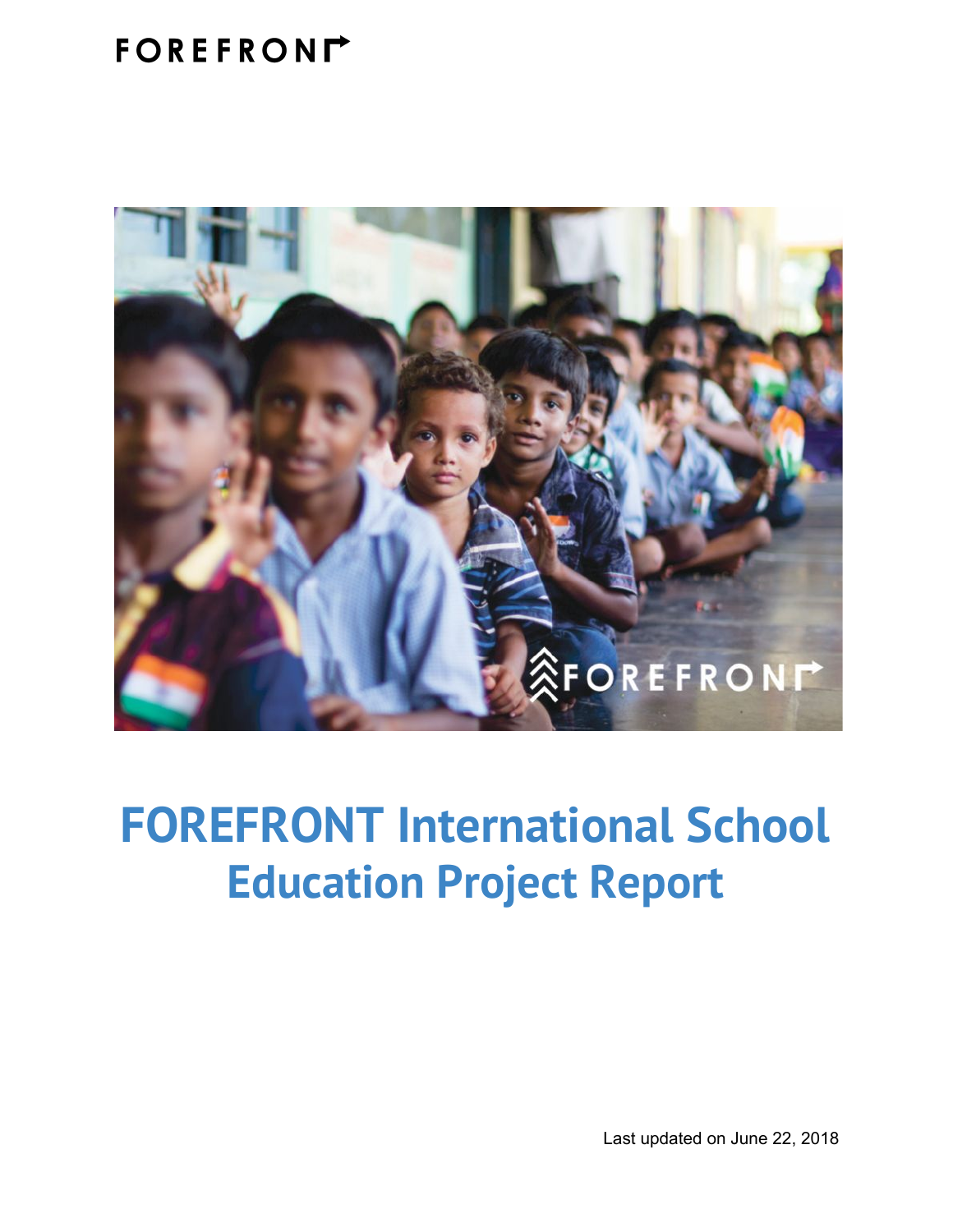# FOREFRONL

### **India Project Report: FOREFRONT International School**

#### **The Problem**

India is among the top five nations in the world for out-of-school children of primary school age. Even more, 43% of children drop out of school before upper-primary school. Due to a lack of access, affordability, and awareness, children in rural areas are unable to receive the education to escape poverty. Unfortunately, this has a disproportionate impact on women and girls. More than 50 percent of girls fail to enroll in school, and those that do are likely to drop out by the age of 12. As a result, these children lack the skills to break the cycle of poverty.

In the communities that FOREFRONT works, we have observed poor school infrastructure, lack of teachers, incongruence between curriculum and felt realities of the students, lack of vocational training and low social standing of women. These are common obstacles to realizing the full potential that education can provide.

#### **FOREFRONT's Solution**

Education empowers young leaders to establish successful careers and give back to their communities. FOREFRONT is in the process of building a school in Kolluru, Andhra Pradesh, India, that will serve 400 local children with a focus on empowering young women and girls. FOREFRONT's primary school will support students in realizing holistic success. FOREFRONT will foster students' critical thinking skills, socio-emotional skills, and healthy habits, in order to build up life-long thinkers who will contribute to their communities. The school's mission is *to prepare youth to be leaders through access to quality education and an enabling environment toward positive community development.*

#### **FOREFRONT International School's Principles**

The primary school in Kolluru will provide an excellent education to all students, regardless of their gender or demographics, so that they can become skilled and active future change agents in their communities. Teachers and parents will work together to ensure that students at the primary school develop rigorous critical thinking skills, core values, and acquire enduring

understandings on how to exercise appropriate self-care. The cultural pillars for the success of our elementary school are five-fold:

1. *Student Culture* - FOREFRONT is developing a school curriculum where students are taught enduring values and are building a bank of socio-emotional strategies. Our six habits and mindsets of student culture are urgency, preparedness, wonder, initiative, persistence, and empathy

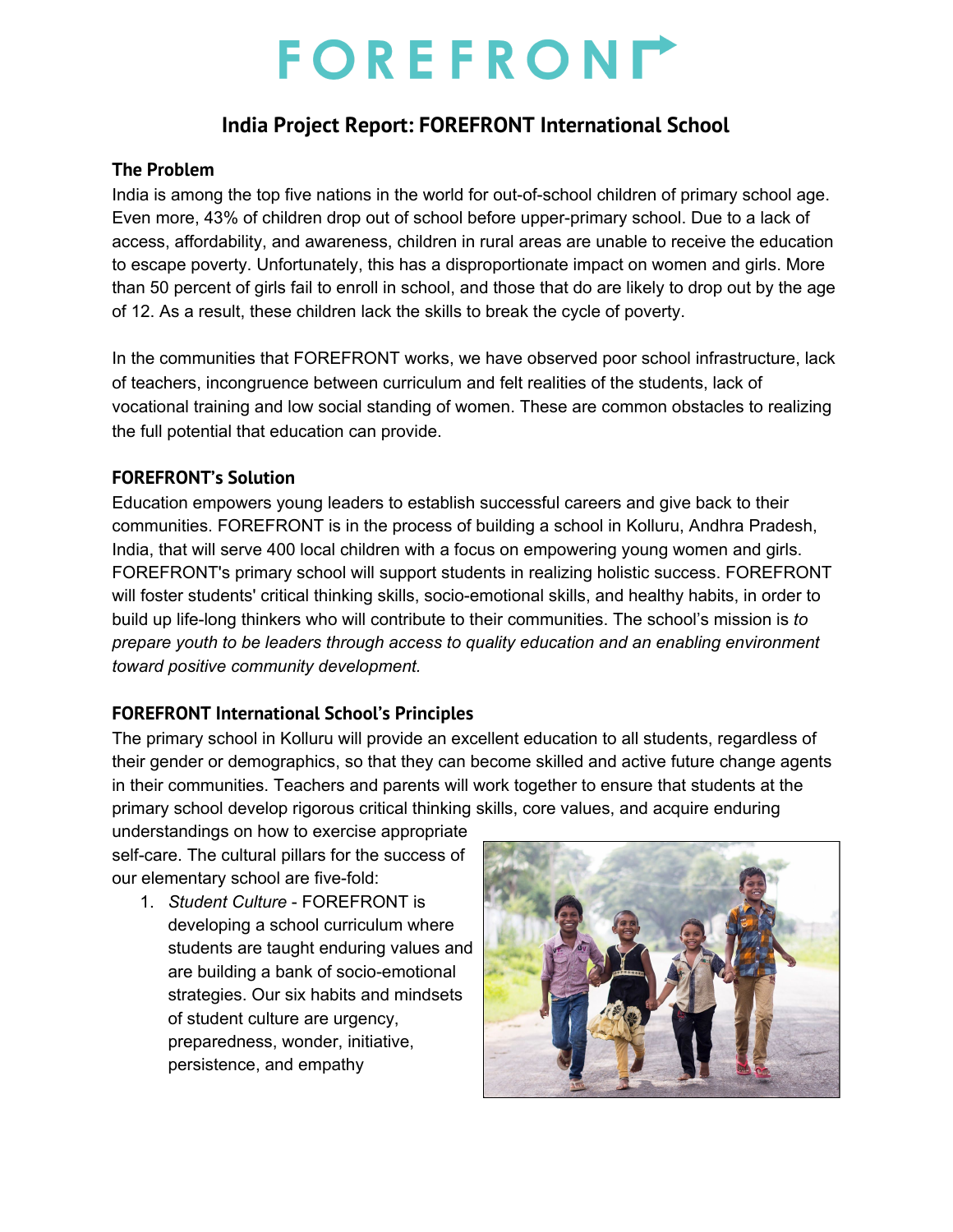## FOREFRONL

- 2. *Student Instruction* FOREFRONT will maintain high expectations to develop students into proficient readers, writers, and mathematicians; ensuring that all students have opportunities to approach their problems creatively and engage in critical thinking. FOREFRONT will affiliate with the Indian Certificate of Secondary Education (ICSE) and its standards-based curriculum reinforced with regular assessments, data analysis, and instructional strategy revision.
- 3. *Staff Development* FOREFRONT will provide structures for teachers and school leaders to deepen their craft by protected time set aside for professional development, regular observation and feedback, and one-on-one meetings with their direct manager. Staff will reflect on and be evaluated by their competencies across eight major areas of responsibility including professionalism, classroom management, race and equity, vision and goal setting, instructional delivery, building student relationships and assessment design.
- 4. *Staff Culture* FOREFRONT will ensure that staff members feel highly valued, excited about the mission and direction of the school, and feel like they see a pathway for professional development in their work. We also have plans to partner with leading education experts such as Insight Survey to assess and improve staff culture. Classroom systems will reflect the habits and mindsets of student culture. Teachers interactively model each system with students, focusing on what each habit and mindset looks like and sounds like.
- 5. *Family and Community Engagement* School teachers and administrators will partner with families in order to best support our students at school and also at home. This includes, but is not limited to, having multiple touchpoints with family members during the year, such as community meetings, parent-teacher conferences and home visits.

Members of the community will be represented on the board of governors for the school. In addition, the school will emphasize the involvement of mothers in school matters, such as parent-teacher meetings, exposure to management concepts for 'cottage' businesses, and conducting of sanitation-focused initiatives for mothers and children. The empowerment of women through these initiatives will have a significant impact on the health and economic prosperity of the larger community.

The school will also provide several noteworthy features to enhance the educational experience of children and the community at large. These include discounted tuition for female students to promote equitable educational opportunities, ICSE-accredited, data-driven curriculum to prepare students for long-term success, and extracurricular opportunities for older members of the community to participate in the educational process and mentor younger children.

#### **The School's Infrastructure**

FOREFRONT's architecture team and local construction contractor have designed a state-of-the-art school with facilities for classes and extracurricular activities for 400 students. The school is designed to support a healthy staff and student culture. Aside from strategically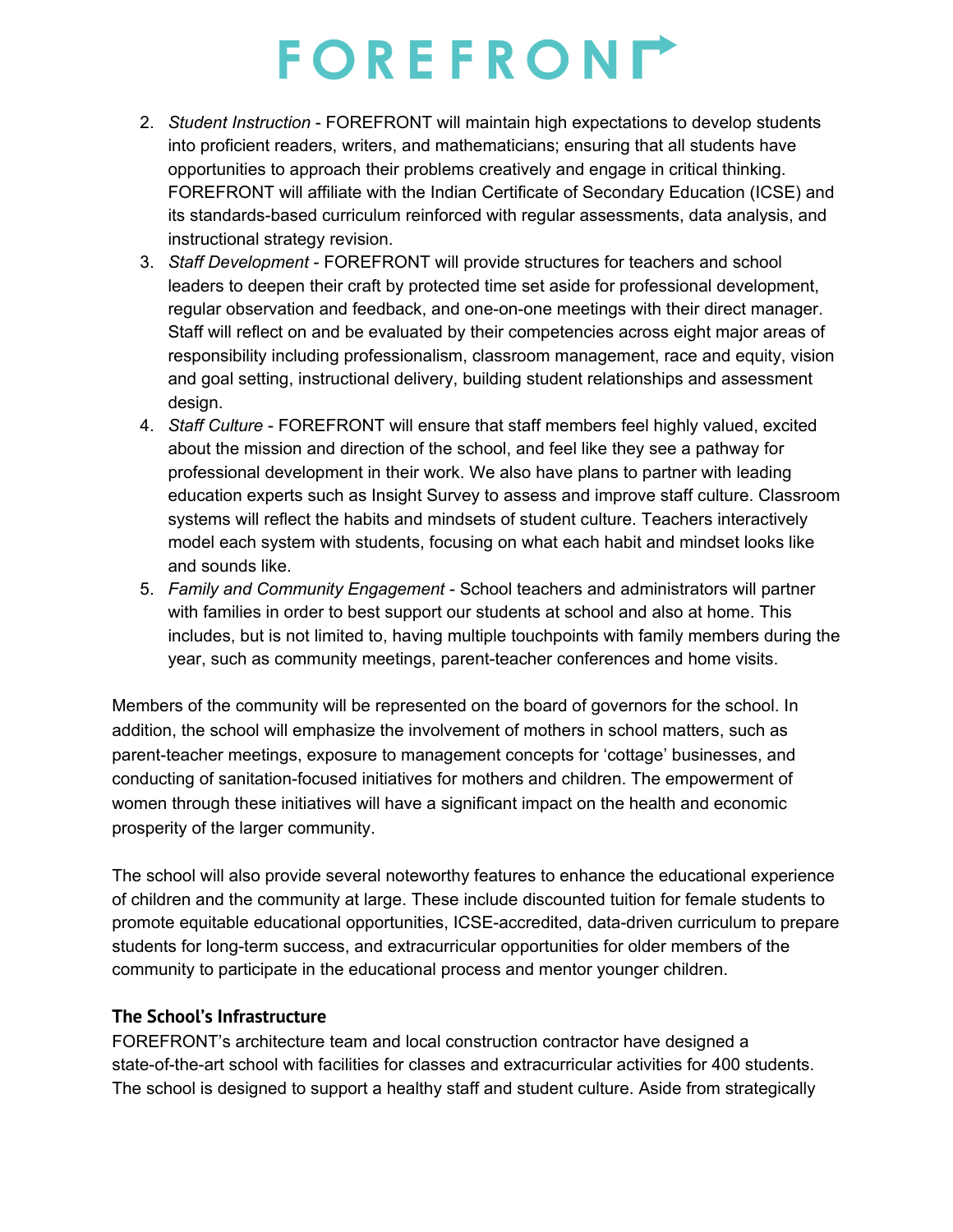## FOREFRONIT

designed classrooms, the completed school will also have a playground, solar-powered water filtration, and an auditorium for both school and community meetings and events.

The first stage of construction is anticipated to be completed in April 2019 and will accommodate the first class of 160 students, eight teachers, principal and administrator. The first floor of the school will be completed, which will include the computer lab, separate boys and girls restrooms and a teacher lounge. Following the completion of the first school year and before the second, FOREFRONT will complete the second floor to build the school to full capacity.



#### **Start-Up Logistics**

FOREFRONT's International School will launch in June 2019 with its inaugural class of first and second graders. Each class will be led by one lead teach and one co-teacher to allow for a

teacher to student ratio of 1:20. This is much lower than the average in India and will allow for more personalized attention for each student. FOREFRONT has also hired the Colonel Mathew Muricken as the principal of the school. Col. Muricken brings over 30 years of experience in school leadership in India and the Asia region. In the upcoming month, FOREFRONT will hire the school administrator and team of teaching staff.

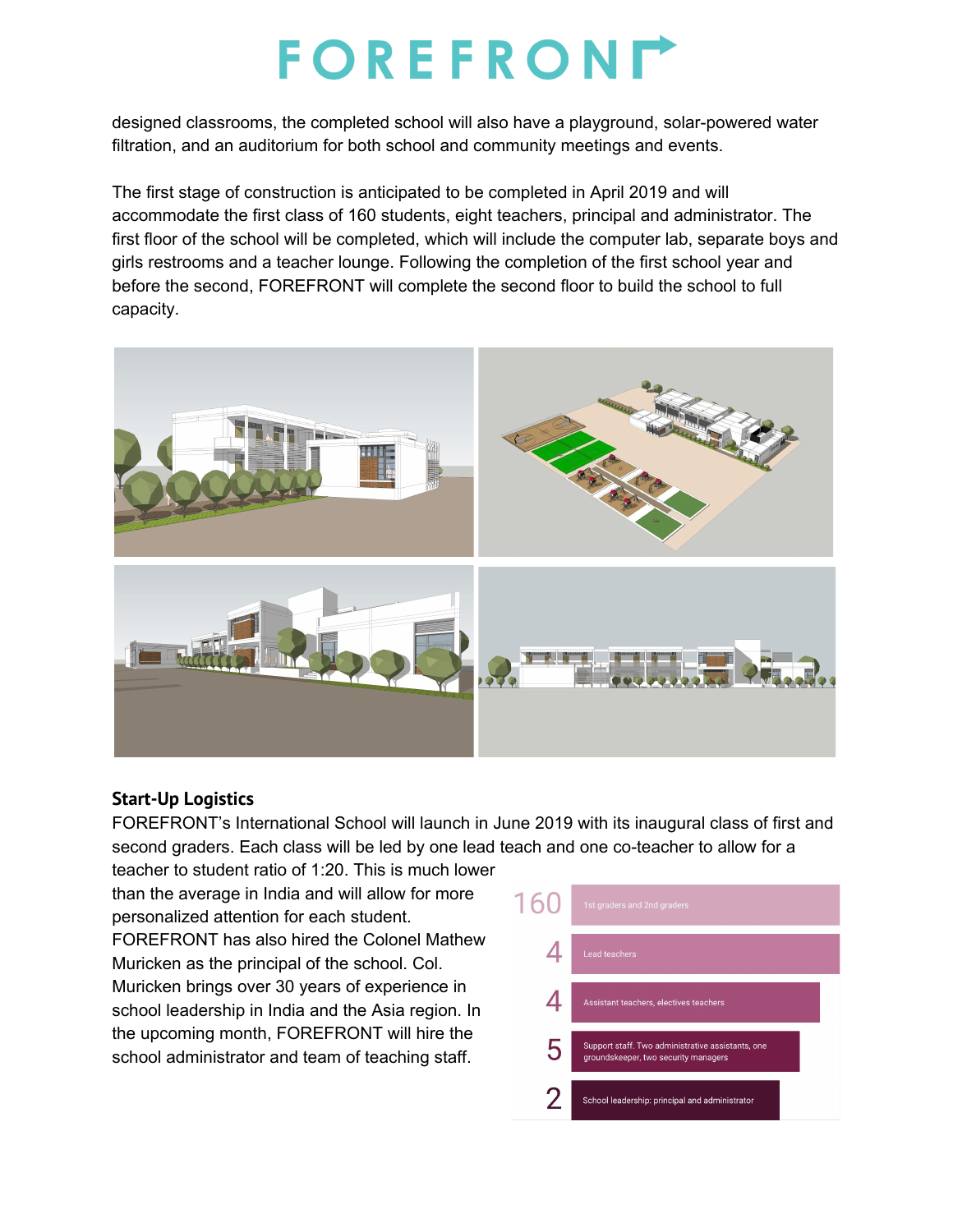## FOREFRONL

Each subsequent year, FOREFRONT International School will add an additional 80 students and four teachers to accommodate all primary school grades by the end of its third year.

### **Our Financial Needs - Year 1 Budget**

| <b>TOTAL EXPENDITURES</b>                | \$67,308.00 |
|------------------------------------------|-------------|
| <b>Staff Supplies and Curriculum</b>     |             |
| Curriculum - Online and Paper            | \$9,600.00  |
| Library Books                            | \$1,320.00  |
| <b>General Office Supplies</b>           | \$600.00    |
| Professional Development                 | \$313.00    |
| Printer Ink and Paper                    | \$519.00    |
| <b>Total Books and Curriculum</b>        | \$12,352.00 |
| <b>Building Maintenance</b>              |             |
| Cleaning and Repair Supplies             | \$2,680.00  |
| Landscaping                              | \$3,322.00  |
| Utilities                                | \$938.00    |
| <b>Total Building Maintenance</b>        | \$6,940.00  |
| <b>Student Materials</b>                 |             |
| Extracurricular equipment                | \$720.00    |
| General Classroom Supplies               | \$1,200.00  |
| Uniforms                                 | \$1,920.00  |
| <b>Total Student Materials</b>           | \$3,840.00  |
| Technology                               |             |
| Copy Machine                             | \$130.00    |
| Routers and Comp Domain                  | \$1,266.00  |
| Laptop Charging Carts                    | \$2,800.00  |
| Student Laptops                          | \$6,550.00  |
| Teacher Laptops                          | \$2,200.00  |
| <b>Total Technology</b>                  | \$12,946.00 |
| Salary                                   |             |
| Administrative and Operations Staff (x4) | \$8,000.00  |
| Full-time Staff Benefits                 | \$2,430.00  |
| Principal                                | \$10,000.00 |
| Teachers (x4)                            | \$10,800.00 |